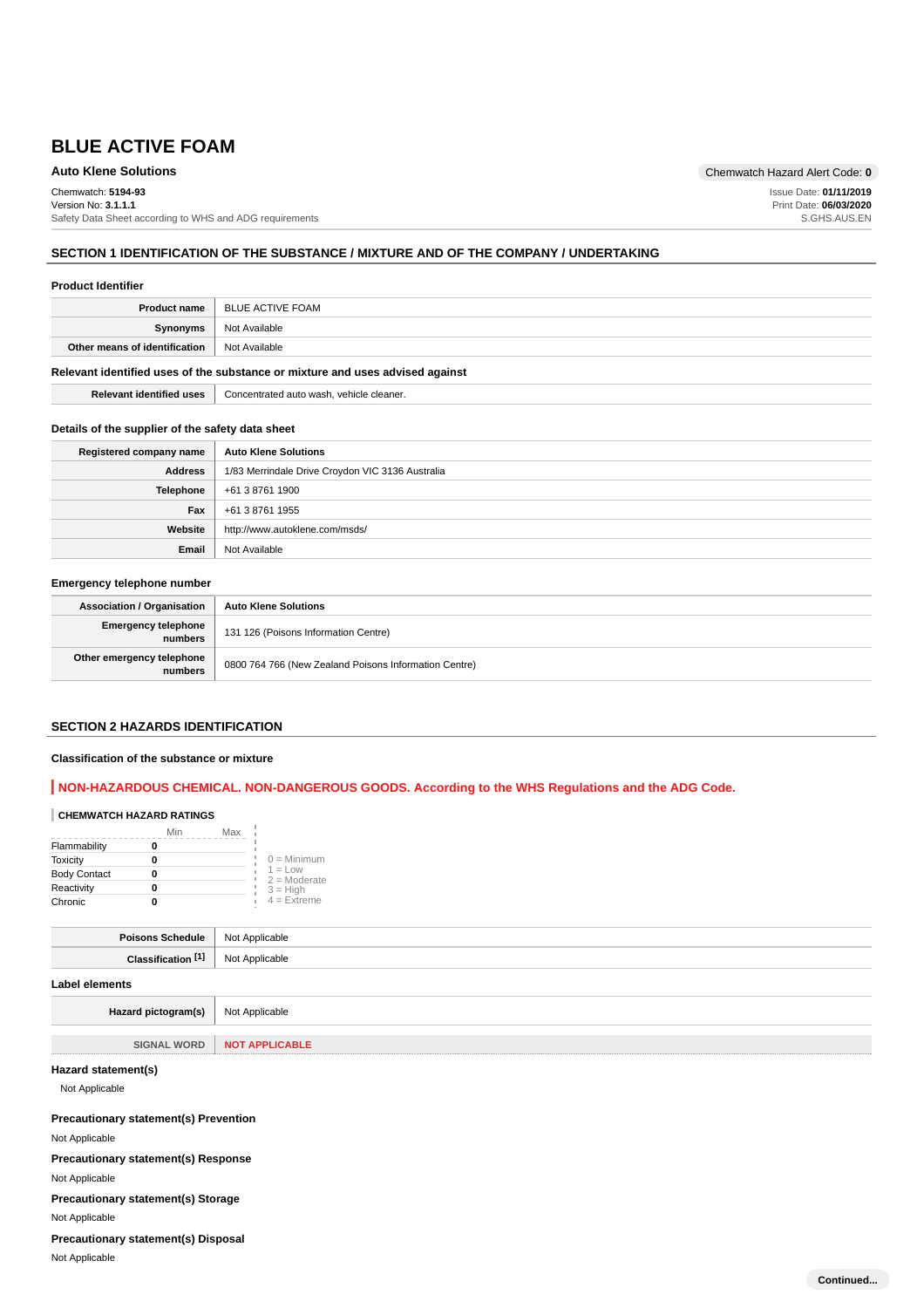# **SECTION 3 COMPOSITION / INFORMATION ON INGREDIENTS**

#### **Substances**

See section below for composition of Mixtures

## **Mixtures**

| <b>CAS No</b> | %[weight] | Name                                        |
|---------------|-----------|---------------------------------------------|
| Not Available | 10-30     | blend of builders, water soluble solvent as |
| 56539-66-3    |           | 3-methoxy-3-methyl-1-butanol                |
| Not Available |           | anionic surfactant mixture                  |
| Not Available |           | perfume and dye nonhazardous                |
| 7732-18-5     | balance   | water                                       |

## **SECTION 4 FIRST AID MEASURES**

# **Description of first aid measures**

| <b>Eye Contact</b>  | If this product comes in contact with eyes:<br>▶ Wash out immediately with water.<br>If irritation continues, seek medical attention.<br>▶ Removal of contact lenses after an eye injury should only be undertaken by skilled personnel. |
|---------------------|------------------------------------------------------------------------------------------------------------------------------------------------------------------------------------------------------------------------------------------|
| <b>Skin Contact</b> | If skin or hair contact occurs:<br>Filush skin and hair with running water (and soap if available).<br>▶ Seek medical attention in event of irritation.                                                                                  |
| <b>Inhalation</b>   | If fumes, aerosols or combustion products are inhaled remove from contaminated area.<br>• Other measures are usually unnecessary.                                                                                                        |
| Ingestion           | Immediately give a glass of water.<br>First aid is not generally required. If in doubt, contact a Poisons Information Centre or a doctor.                                                                                                |

# **Indication of any immediate medical attention and special treatment needed**

Treat symptomatically.

# **SECTION 5 FIREFIGHTING MEASURES**

## **Extinguishing media**

The product contains a substantial proportion of water, therefore there are no restrictions on the type of extinguishing media which may be used. Choice of extinguishing media should take into account surrounding areas

Though the material is non-combustible, evaporation of water from the mixture, caused by the heat of nearby fire, may produce floating layers of combustible substances. In such an event consider:

- $\triangleright$  foam.
- dry chemical powder.
- carbon dioxide.

# **Special hazards arising from the substrate or mixture**

| <b>Fire Incompatibility</b>    | None known.                                                                                                                                                                                                                                                                                                                                                                                                                                                                                                                                                 |  |  |
|--------------------------------|-------------------------------------------------------------------------------------------------------------------------------------------------------------------------------------------------------------------------------------------------------------------------------------------------------------------------------------------------------------------------------------------------------------------------------------------------------------------------------------------------------------------------------------------------------------|--|--|
| <b>Advice for firefighters</b> |                                                                                                                                                                                                                                                                                                                                                                                                                                                                                                                                                             |  |  |
| <b>Fire Fighting</b>           | Alert Fire Brigade and tell them location and nature of hazard.<br>• Wear breathing apparatus plus protective gloves in the event of a fire.<br>▶ Prevent, by any means available, spillage from entering drains or water courses.<br>▶ Use fire fighting procedures suitable for surrounding area.<br>▶ DO NOT approach containers suspected to be hot.<br>• Cool fire exposed containers with water spray from a protected location.<br>If safe to do so, remove containers from path of fire.                                                            |  |  |
| <b>Fire/Explosion Hazard</b>   | The material is not readily combustible under normal conditions.<br>► However, it will break down under fire conditions and the organic component may burn.<br>▶ Not considered to be a significant fire risk.<br>► Heat may cause expansion or decomposition with violent rupture of containers.<br>► Decomposes on heating and may produce toxic fumes of carbon monoxide (CO).<br>• May emit acrid smoke.<br>Decomposes on heating and produces toxic fumes of:<br>carbon dioxide (CO2)<br>other pyrolysis products typical of burning organic material. |  |  |
| <b>HAZCHEM</b>                 | Not Applicable                                                                                                                                                                                                                                                                                                                                                                                                                                                                                                                                              |  |  |

# **SECTION 6 ACCIDENTAL RELEASE MEASURES**

# **Personal precautions, protective equipment and emergency procedures**

See section 8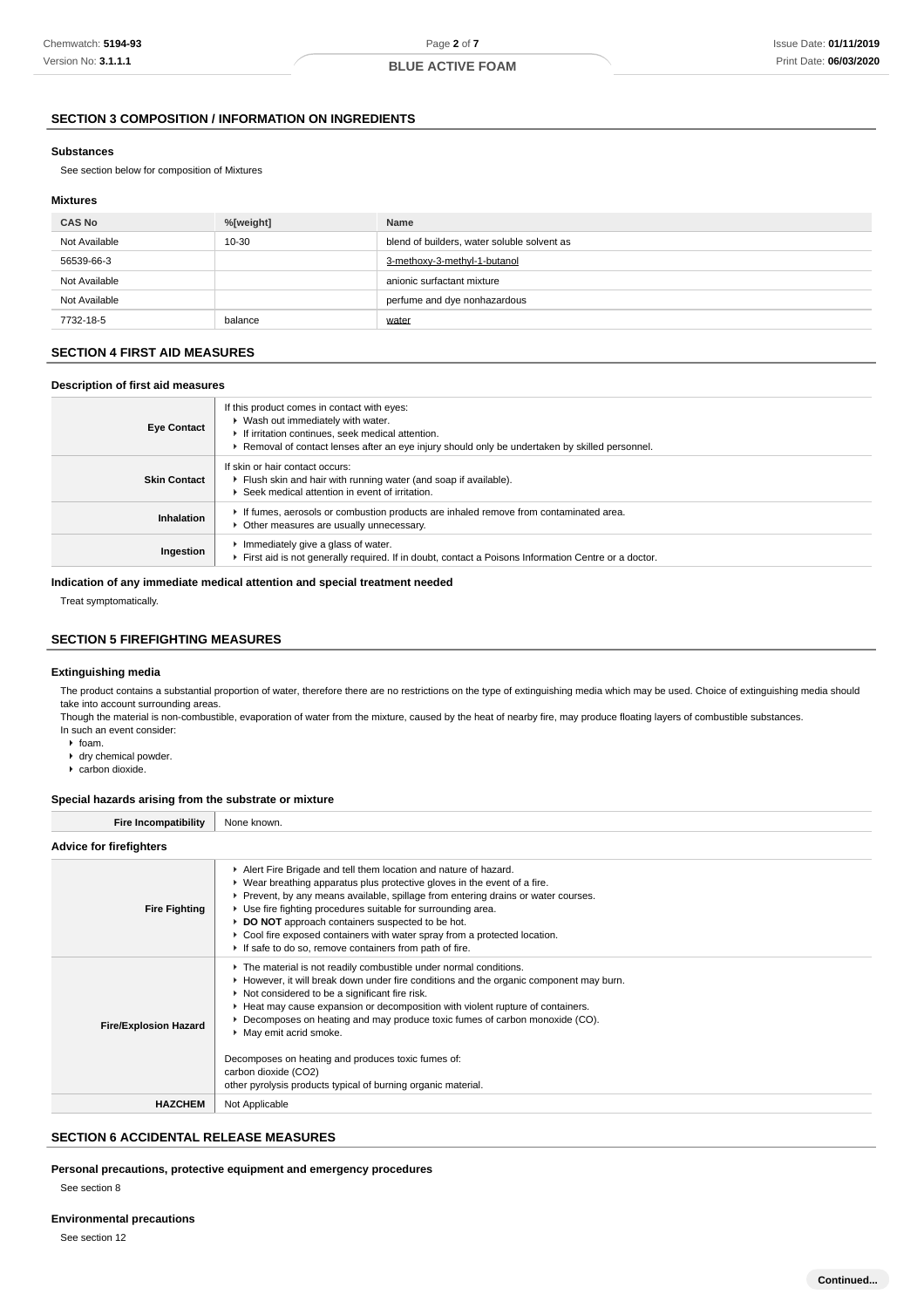# **Methods and material for containment and cleaning up**

| <b>Minor Spills</b> | • Clean up all spills immediately.<br>Avoid breathing vapours and contact with skin and eyes.<br>$\triangleright$ Control personal contact with the substance, by using protective equipment.<br>► Contain and absorb spill with sand, earth, inert material or vermiculite.<br>▶ Wipe up.<br>• Place in a suitable, labelled container for waste disposal.                                      |
|---------------------|--------------------------------------------------------------------------------------------------------------------------------------------------------------------------------------------------------------------------------------------------------------------------------------------------------------------------------------------------------------------------------------------------|
| <b>Major Spills</b> | Minor hazard.<br>▶ Clear area of personnel.<br>Alert Fire Brigade and tell them location and nature of hazard.<br>► Control personal contact with the substance, by using protective equipment as required.<br>▶ Prevent spillage from entering drains or water ways.<br>Contain spill with sand, earth or vermiculite.<br>► Collect recoverable product into labelled containers for recycling. |

Personal Protective Equipment advice is contained in Section 8 of the SDS.

# **SECTION 7 HANDLING AND STORAGE**

| Precautions for safe handling                                |                                                                                                                                                                                                                                                                                                                                                                   |
|--------------------------------------------------------------|-------------------------------------------------------------------------------------------------------------------------------------------------------------------------------------------------------------------------------------------------------------------------------------------------------------------------------------------------------------------|
| Safe handling                                                | Limit all unnecessary personal contact.<br>▶ Wear protective clothing when risk of exposure occurs.<br>▶ Use in a well-ventilated area.<br><b>No When handling DO NOT</b> eat, drink or smoke.<br>Always wash hands with soap and water after handling.<br>Avoid physical damage to containers.<br>Use good occupational work practice.                           |
| Other information                                            | Store in original containers.<br>▶ Keep containers securely sealed.<br>Store in a cool, dry, well-ventilated area.<br>Store away from incompatible materials and foodstuff containers.<br>▶ Protect containers against physical damage and check regularly for leaks.<br>• Observe manufacturer's storage and handling recommendations contained within this SDS. |
| Conditions for safe storage, including any incompatibilities |                                                                                                                                                                                                                                                                                                                                                                   |

| Suitable container      | • Polyethylene or polypropylene container.<br>Packing as recommended by manufacturer.<br>• Check all containers are clearly labelled and free from leaks. |
|-------------------------|-----------------------------------------------------------------------------------------------------------------------------------------------------------|
| Storage incompatibility | Avoid contamination of water, foodstuffs, feed or seed.                                                                                                   |

# **SECTION 8 EXPOSURE CONTROLS / PERSONAL PROTECTION**

# **Control parameters**

# **OCCUPATIONAL EXPOSURE LIMITS (OEL)**

| <b>INGREDIENT DATA</b> |  |
|------------------------|--|
|                        |  |

Not Available

## **EMERGENCY LIMITS**

| Ingredient                   | <b>Material name</b> | TEEL-1        | TEEL-2              | TEEL-3        |
|------------------------------|----------------------|---------------|---------------------|---------------|
| BLUE ACTIVE FOAM             | Not Available        | Not Available | Not Available       | Not Available |
|                              |                      |               |                     |               |
| Ingredient                   | <b>Original IDLH</b> |               | <b>Revised IDLH</b> |               |
| 3-methoxy-3-methyl-1-butanol | Not Available        |               | Not Available       |               |
| water                        | Not Available        |               | Not Available       |               |

#### **OCCUPATIONAL EXPOSURE BANDING**

| Ingredient                   | <b>Occupational Exposure Band Rating</b>                                                                                                                                                                                                                                                                                                                                 | <b>Occupational Exposure Band Limit</b> |
|------------------------------|--------------------------------------------------------------------------------------------------------------------------------------------------------------------------------------------------------------------------------------------------------------------------------------------------------------------------------------------------------------------------|-----------------------------------------|
| 3-methoxy-3-methyl-1-butanol |                                                                                                                                                                                                                                                                                                                                                                          | $\leq 0.1$ ppm                          |
| Notes:                       | Occupational exposure banding is a process of assigning chemicals into specific categories or bands based on a chemical's potency and the<br>adverse health outcomes associated with exposure. The output of this process is an occupational exposure band (OEB), which corresponds to a<br>range of exposure concentrations that are expected to protect worker health. |                                         |

## **Exposure controls**

|                         | None required when handling small quantities.<br><b>OTHERWISE:</b><br>Engineering controls are used to remove a hazard or place a barrier between the worker and the hazard. Well-designed engineering controls can<br>be highly effective in protecting workers and will typically be independent of worker interactions to provide this high level of protection.                                                                                                                   |
|-------------------------|---------------------------------------------------------------------------------------------------------------------------------------------------------------------------------------------------------------------------------------------------------------------------------------------------------------------------------------------------------------------------------------------------------------------------------------------------------------------------------------|
|                         | The basic types of engineering controls are:                                                                                                                                                                                                                                                                                                                                                                                                                                          |
| Appropriate engineering |                                                                                                                                                                                                                                                                                                                                                                                                                                                                                       |
| controls                | Process controls which involve changing the way a job activity or process is done to reduce the risk.                                                                                                                                                                                                                                                                                                                                                                                 |
|                         | Enclosure and/or isolation of emission source which keeps a selected hazard "physically" away from the worker and ventilation that strategically<br>"adds" and "removes" air in the work environment. Ventilation can remove or dilute an air contaminant if designed properly. The design of a<br>ventilation system must match the particular process and chemical or contaminant in use.<br>Employers may need to use multiple types of controls to prevent employee overexposure. |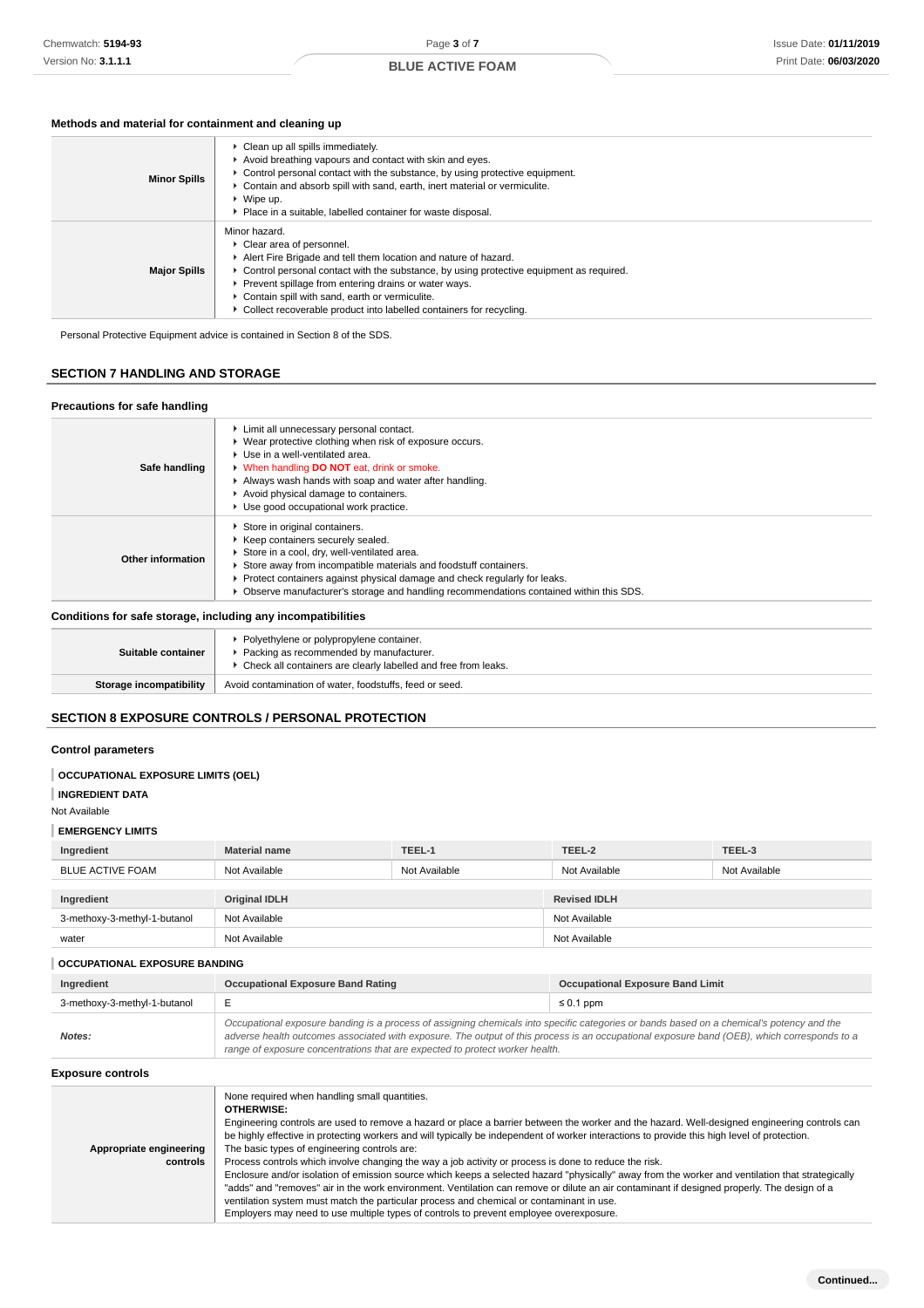Page **4** of **7**

# **BLUE ACTIVE FOAM**

| <b>Personal protection</b> |                                                                                                                                                                                                                                                                                                                                                                                                                                                                                                                                                                                                                                                                                                                                                                         |
|----------------------------|-------------------------------------------------------------------------------------------------------------------------------------------------------------------------------------------------------------------------------------------------------------------------------------------------------------------------------------------------------------------------------------------------------------------------------------------------------------------------------------------------------------------------------------------------------------------------------------------------------------------------------------------------------------------------------------------------------------------------------------------------------------------------|
| Eye and face protection    | No special equipment for minor exposure i.e. when handling small quantities.<br>OTHERWISE:<br>Safety glasses with side shields.<br>► Contact lenses may pose a special hazard; soft contact lenses may absorb and concentrate irritants. A written policy document, describing<br>the wearing of lenses or restrictions on use, should be created for each workplace or task. This should include a review of lens absorption<br>and adsorption for the class of chemicals in use and an account of injury experience. Medical and first-aid personnel should be trained in<br>their removal and suitable equipment should be readily available. In the event of chemical exposure, begin eye irrigation immediately and<br>remove contact lens as soon as practicable. |
| <b>Skin protection</b>     | See Hand protection below                                                                                                                                                                                                                                                                                                                                                                                                                                                                                                                                                                                                                                                                                                                                               |
| Hands/feet protection      | No special equipment needed when handling small quantities.<br><b>OTHERWISE:</b> Wear chemical protective gloves, e.g. PVC.                                                                                                                                                                                                                                                                                                                                                                                                                                                                                                                                                                                                                                             |
| <b>Body protection</b>     | See Other protection below                                                                                                                                                                                                                                                                                                                                                                                                                                                                                                                                                                                                                                                                                                                                              |
| Other protection           | No special equipment needed when handling small quantities.<br><b>OTHERWISE:</b><br>• Overalls.<br>$\blacktriangleright$ Barrier cream.<br>Eyewash unit.                                                                                                                                                                                                                                                                                                                                                                                                                                                                                                                                                                                                                |

## **Recommended material(s)**

**GLOVE SELECTION INDEX**

Glove selection is based on a modified presentation of the:

 **"Forsberg Clothing Performance Index".**

 The effect(s) of the following substance(s) are taken into account in the **computergenerated** selection:

# BLUE ACTIVE FOAM

| <b>Material</b> | <b>CPI</b> |
|-----------------|------------|
| <b>BUTYL</b>    | A          |
| <b>NEOPRENE</b> | A          |
| <b>VITON</b>    | A          |
| NATURAL RUBBER  | C          |
| <b>PVA</b>      | C          |

\* CPI - Chemwatch Performance Index

A: Best Selection

B: Satisfactory; may degrade after 4 hours continuous immersion

C: Poor to Dangerous Choice for other than short term immersion

**NOTE**: As a series of factors will influence the actual performance of the glove, a final selection must be based on detailed observation. -

\* Where the glove is to be used on a short term, casual or infrequent basis, factors such as "feel" or convenience (e.g. disposability), may dictate a choice of gloves which might otherwise be unsuitable following long-term or frequent use. A qualified practitioner should be consulted.

# **SECTION 9 PHYSICAL AND CHEMICAL PROPERTIES**

#### **Information on basic physical and chemical properties**

| Appearance                                      | Yellow / gold liquid with citrus odour; mixes with water. |                                            |                |
|-------------------------------------------------|-----------------------------------------------------------|--------------------------------------------|----------------|
|                                                 |                                                           |                                            |                |
| <b>Physical state</b>                           | Liquid                                                    | Relative density (Water = 1)               | $-1.5$         |
| Odour                                           | Not Available                                             | Partition coefficient n-octanol<br>/ water | Not Available  |
| <b>Odour threshold</b>                          | Not Available                                             | Auto-ignition temperature (°C)             | Not Applicable |
| pH (as supplied)                                | $8.0 - 8.5$                                               | <b>Decomposition temperature</b>           | Not Available  |
| Melting point / freezing point<br>(°C)          | ~1                                                        | Viscosity (cSt)                            | Not Available  |
| Initial boiling point and boiling<br>range (°C) | ~100                                                      | Molecular weight (g/mol)                   | Not Applicable |
| Flash point (°C)                                | Not Applicable                                            | <b>Taste</b>                               | Not Available  |
| <b>Evaporation rate</b>                         | Not Available                                             | <b>Explosive properties</b>                | Not Available  |
| Flammability                                    | Not Applicable                                            | <b>Oxidising properties</b>                | Not Available  |
| Upper Explosive Limit (%)                       | Not Applicable                                            | Surface Tension (dyn/cm or<br>$mN/m$ )     | Not Available  |
| Lower Explosive Limit (%)                       | Not Applicable                                            | <b>Volatile Component (%vol)</b>           | Not Available  |
| Vapour pressure (kPa)                           | 2 @ 20 degC                                               | Gas group                                  | Not Available  |
| Solubility in water                             | Miscible                                                  | pH as a solution (1%)                      | Not Available  |

**Respiratory protection**

Type A Filter of sufficient capacity. (AS/NZS 1716 & 1715, EN 143:2000 & 149:2001, ANSI Z88 or national equivalent)

Selection of the Class and Type of respirator will depend upon the level of breathing zone contaminant and the chemical nature of the contaminant. Protection Factors (defined as the ratio of contaminant outside and inside the mask) may also be important.

| Required<br>minimum<br>protection factor | Maximum gas/vapour<br>concentration present in air<br>p.p.m. (by volume) | Half-face<br>Respirator | <b>Full-Face</b><br>Respirator |
|------------------------------------------|--------------------------------------------------------------------------|-------------------------|--------------------------------|
| up to 10                                 | 1000                                                                     | A-AUS/<br>Class1        |                                |
| up to 50                                 | 1000                                                                     | ۰                       | A-AUS/<br>Class 1              |
| up to 50                                 | 5000                                                                     | Airline *               | ۰                              |
| up to 100                                | 5000                                                                     | -                       | $A-2$                          |
| up to $100$                              | 10000                                                                    | ٠                       | $A-3$                          |
| $100+$                                   |                                                                          |                         | Airline**                      |

\* - Continuous Flow \*\* - Continuous-flow or positive pressure demand A(All classes) = Organic vapours, B AUS or B1 = Acid gasses, B2 = Acid gas or hydrogen cyanide(HCN), B3 = Acid gas or hydrogen cyanide(HCN), E = Sulfur  $\frac{d}{dx}$  dioxide(SO2), G = Agricultural chemicals, K = Ammonia(NH3), Hg = Mercury, NO = Oxides of nitrogen,  $MB =$  Methyl bromide,  $AX =$  Low boiling point organic compounds(below 65 degC)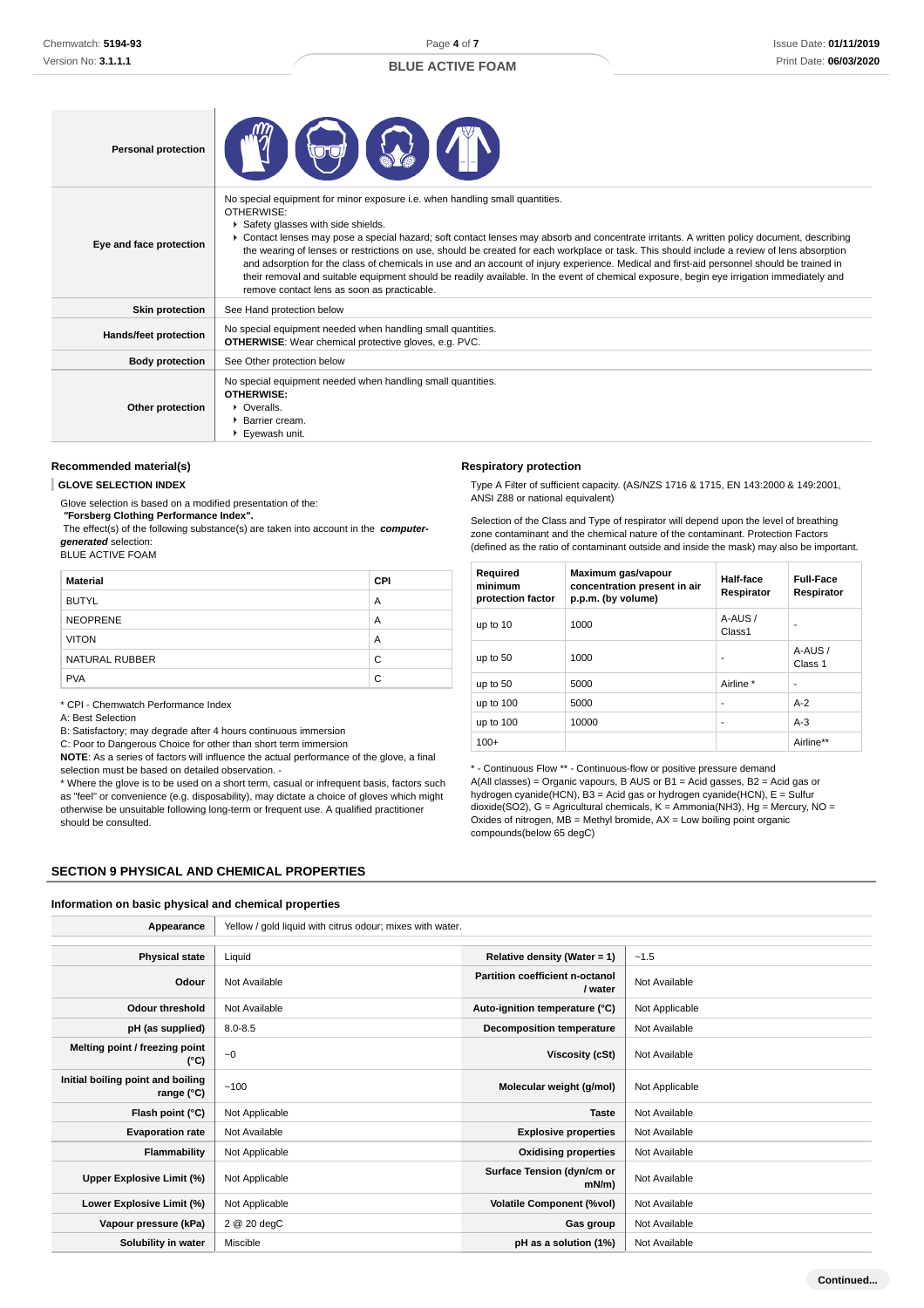**Vapour density (Air = 1)** Not Available **VOC g/L** Not Available **VOC g/L** Not Available

**SECTION 10 STABILITY AND REACTIVITY**

**Possibility of hazardous**

**Hazardous decomposition**

**Information on toxicological effects**

**Reactivity** See section 7

**reactions** See section 7

**products** See section 5

**Conditions to avoid** See section 7 **Incompatible materials** See section 7

**SECTION 11 TOXICOLOGICAL INFORMATION**

**Chemical stability** | Product is considered stable and hazardous polymerisation will not occur.

**BLUE ACTIVE FOAM**

Not normally a hazard due to non-volatile nature of product The material is not thought to produce adverse health effects or irritation of the respiratory tract (as classified by EC Directives using animal **Inhaled** models). Nevertheless, good hygiene practice requires that exposure be kept to a minimum and that suitable control measures be used in an occupational setting. Considered to be non toxic **Ingestion** The material has **NOT** been classified by EC Directives or other classification systems as "harmful by ingestion". This is because of the lack of corroborating animal or human evidence. The material is not thought to produce adverse health effects or skin irritation following contact (as classified by EC Directives using animal **Skin Contact** models). Nevertheless, good hygiene practice requires that exposure be kept to a minimum and that suitable gloves be used in an occupational setting. **Eve** Although the liquid is not thought to be an irritant (as classified by EC Directives), direct contact with the eye may produce transient discomfort characterised by tearing or conjunctival redness (as with windburn). **Chronic** Long-term exposure to the product is not thought to produce chronic effects adverse to the health (as classified by EC Directives using animal models); nevertheless exposure by all routes should be minimised as a matter of course. **TOXICITY IRRITATION BLUE ACTIVE FOAM** Not Available Not Available **TOXICITY IRRITATION** dermal (rat) LD50: >2000 mg/kg<sup>[1]</sup> eye: adverse effect observed (irritating)<sup>[1]</sup> **3-methoxy-3-methyl-1-butanol** Oral (rat) LD50: >2000 mg/kg<sup>[1]</sup> Skin: no adverse effect observed (not irritating)<sup>[1]</sup> **TOXICITY IRRITATION water** Oral (rat) LD50: >90000 mg/kg<sup>[2]</sup> Not Available **Legend:** 1. Value obtained from Europe ECHA Registered Substances - Acute toxicity 2.\* Value obtained from manufacturer's SDS. Unless otherwise specified data extracted from RTECS - Register of Toxic Effect of chemical Substances For 3-methyl-3-methoxy butanol (MMB): **Acute toxicity**: In an acute dermal toxicity study with 3-methoxy-3-methyl-1-butanol (MMB) at 2000 mg/kg bw, there was no death, clinical sign or abnormality at necropsy in SD rats. The acute dermal LD50 was considered to be more than 2000 mg/kg bw. In an acute oral toxicity study **3-METHOXY-3-METHYL-**[OECD TG 401], Crj:CD SD rats (5 animals/sex/dose) were given MMB by gavage at 0, 2000, 3200, 4000 or 5000 mg/kg bw for males and **1-BUTANOL** females. Deaths were found in males and females at 4000 mg/kg and higher. No changes in body weight were recorded for rats that died. The LD50 values were estimated to be 4500 and 4300 mg/kg bw in males and females, respectively. There is no available information on acute inhalation toxicity. The undiluted MMB showed slight irritation to the skin after prolonged exposure in rabbits. **BLUE ACTIVE FOAM & FUAM &** No significant acute toxicological data identified in literature search. **Acute Toxicity Carcinogenicity Carcinogenicity Skin Irritation/Corrosion X Reproductivity** × **Serious Eye Damage/Irritation STOT - Single Exposure** × **Respiratory or Skin story or SKIN**<br> **STOT - Repeated Exposure**<br> **STOT - Repeated Exposure** × **Mutagenicity Assumed Assumed Assumed Assumed Assumed Assumed Assumed Assumed Assumed Assumed Assumed Assumed Assumed Assumed Assumed Assumed Assumed Assumed Assumed Assumed Assumed Assumed Assumed Assumed Assumed Assume** Legend:  $\mathbf{X}$  – Data either not available or does not fill the criteria for classification – Data available to make classification **SECTION 12 ECOLOGICAL INFORMATION Toxicity ENDPOINT TEST DURATION (HR) SPECIES VALUE SOURCE BLUE ACTIVE FOAM Continued...**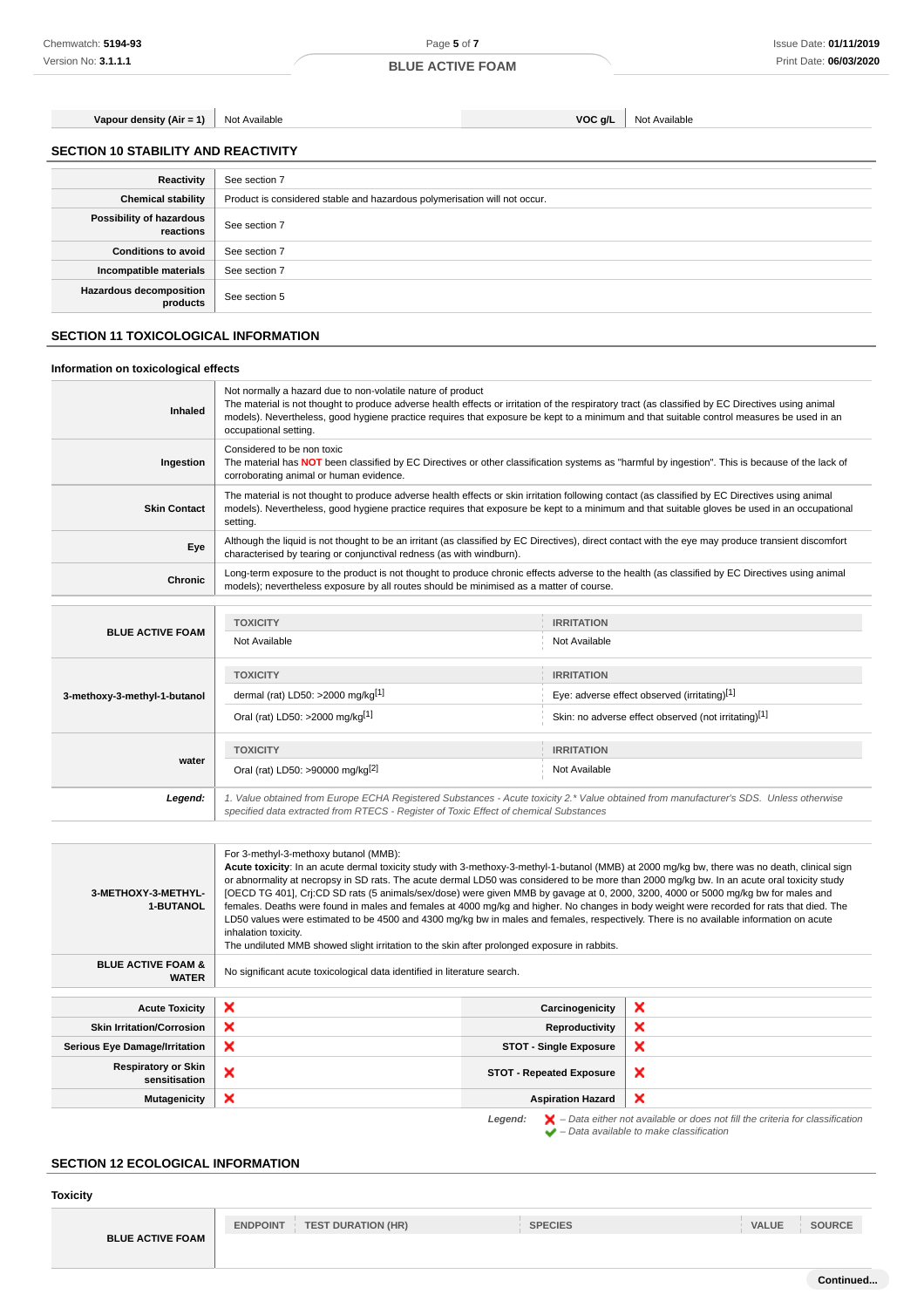|                              | Not<br>Available | Not Available                                                                                                                                                                                                                                                                                                                                                                                   | Not Available                 | Not<br>Available | Not<br>Available |
|------------------------------|------------------|-------------------------------------------------------------------------------------------------------------------------------------------------------------------------------------------------------------------------------------------------------------------------------------------------------------------------------------------------------------------------------------------------|-------------------------------|------------------|------------------|
|                              | <b>ENDPOINT</b>  | <b>TEST DURATION (HR)</b>                                                                                                                                                                                                                                                                                                                                                                       | <b>SPECIES</b>                | <b>VALUE</b>     | <b>SOURCE</b>    |
|                              | LC50             | 96                                                                                                                                                                                                                                                                                                                                                                                              | Fish                          | >100mg/L         | $\overline{2}$   |
| 3-methoxy-3-methyl-1-butanol | <b>EC50</b>      | 48                                                                                                                                                                                                                                                                                                                                                                                              | Crustacea                     | $>1$ -mg/L       | $\overline{2}$   |
|                              | <b>EC50</b>      | 72                                                                                                                                                                                                                                                                                                                                                                                              | Algae or other aquatic plants | $>1$ -mg/L       | $\overline{2}$   |
|                              | <b>NOEC</b>      | 72                                                                                                                                                                                                                                                                                                                                                                                              | Algae or other aquatic plants | $1 - mg/L$       | $\overline{2}$   |
|                              |                  |                                                                                                                                                                                                                                                                                                                                                                                                 |                               |                  |                  |
|                              | <b>ENDPOINT</b>  | <b>TEST DURATION (HR)</b>                                                                                                                                                                                                                                                                                                                                                                       | <b>SPECIES</b>                | <b>VALUE</b>     | <b>SOURCE</b>    |
| water                        | LC50             | 96                                                                                                                                                                                                                                                                                                                                                                                              | Fish                          | 897.520mg/L      | 3                |
|                              | EC50             | 96                                                                                                                                                                                                                                                                                                                                                                                              | Algae or other aquatic plants | 8768.874mg/L     | i 3              |
| Legend:                      |                  | Extracted from 1. IUCLID Toxicity Data 2. Europe ECHA Registered Substances - Ecotoxicological Information - Aquatic Toxicity 3. EPIWIN Suite<br>V3.12 (QSAR) - Aquatic Toxicity Data (Estimated) 4. US EPA, Ecotox database - Aquatic Toxicity Data 5. ECETOC Aquatic Hazard Assessment<br>Data 6. NITE (Japan) - Bioconcentration Data 7. METI (Japan) - Bioconcentration Data 8. Vendor Data |                               |                  |                  |

#### **Persistence and degradability**

| Ingredient                   | Persistence: Water/Soil | <b>Persistence: Air</b> |
|------------------------------|-------------------------|-------------------------|
| 3-methoxy-3-methyl-1-butanol | LOW                     | LOW                     |
| water                        | LOW                     | LOW                     |

## **Bioaccumulative potential**

| Ingredient                   | <b>Bioaccumulation</b>   |
|------------------------------|--------------------------|
| 3-methoxy-3-methyl-1-butanol | LOW (LogKOW = $0.4555$ ) |
| water                        | LOW (LogKOW = $-1.38$ )  |

### **Mobility in soil**

| Ingredient                   | <b>Mobility</b>      |
|------------------------------|----------------------|
| 3-methoxy-3-methyl-1-butanol | $HIGH (KOC = 1)$     |
| water                        | LOW ( $KOC = 14.3$ ) |

## **SECTION 13 DISPOSAL CONSIDERATIONS**

# **Waste treatment methods**

| Consult State Land Waste Management Authority for disposal.<br><b>Product / Packaging disposal</b><br>Bury residue in an authorised landfill.<br>▶ Recycle containers if possible, or dispose of in an authorised landfill. |
|-----------------------------------------------------------------------------------------------------------------------------------------------------------------------------------------------------------------------------|
|-----------------------------------------------------------------------------------------------------------------------------------------------------------------------------------------------------------------------------|

#### **SECTION 14 TRANSPORT INFORMATION**

#### **Labels Required**

| <b>Marine Po</b><br>тонн<br>utan | <b>NO</b>                   |
|----------------------------------|-----------------------------|
| . IV                             | Alo*<br>ıcahla<br>. .<br>__ |

## **Land transport (ADG): NOT REGULATED FOR TRANSPORT OF DANGEROUS GOODS**

**Air transport (ICAO-IATA / DGR): NOT REGULATED FOR TRANSPORT OF DANGEROUS GOODS**

# **Sea transport (IMDG-Code / GGVSee): NOT REGULATED FOR TRANSPORT OF DANGEROUS GOODS**

**Transport in bulk according to Annex II of MARPOL and the IBC code**

Not Applicable

# **SECTION 15 REGULATORY INFORMATION**

#### **Safety, health and environmental regulations / legislation specific for the substance or mixture**

**3-METHOXY-3-METHYL-1-BUTANOL IS FOUND ON THE FOLLOWING REGULATORY LISTS**

Australia Inventory of Chemical Substances (AICS)

# **WATER IS FOUND ON THE FOLLOWING REGULATORY LISTS**

Australia Inventory of Chemical Substances (AICS)

## **National Inventory Status**

**National Inventory Status**